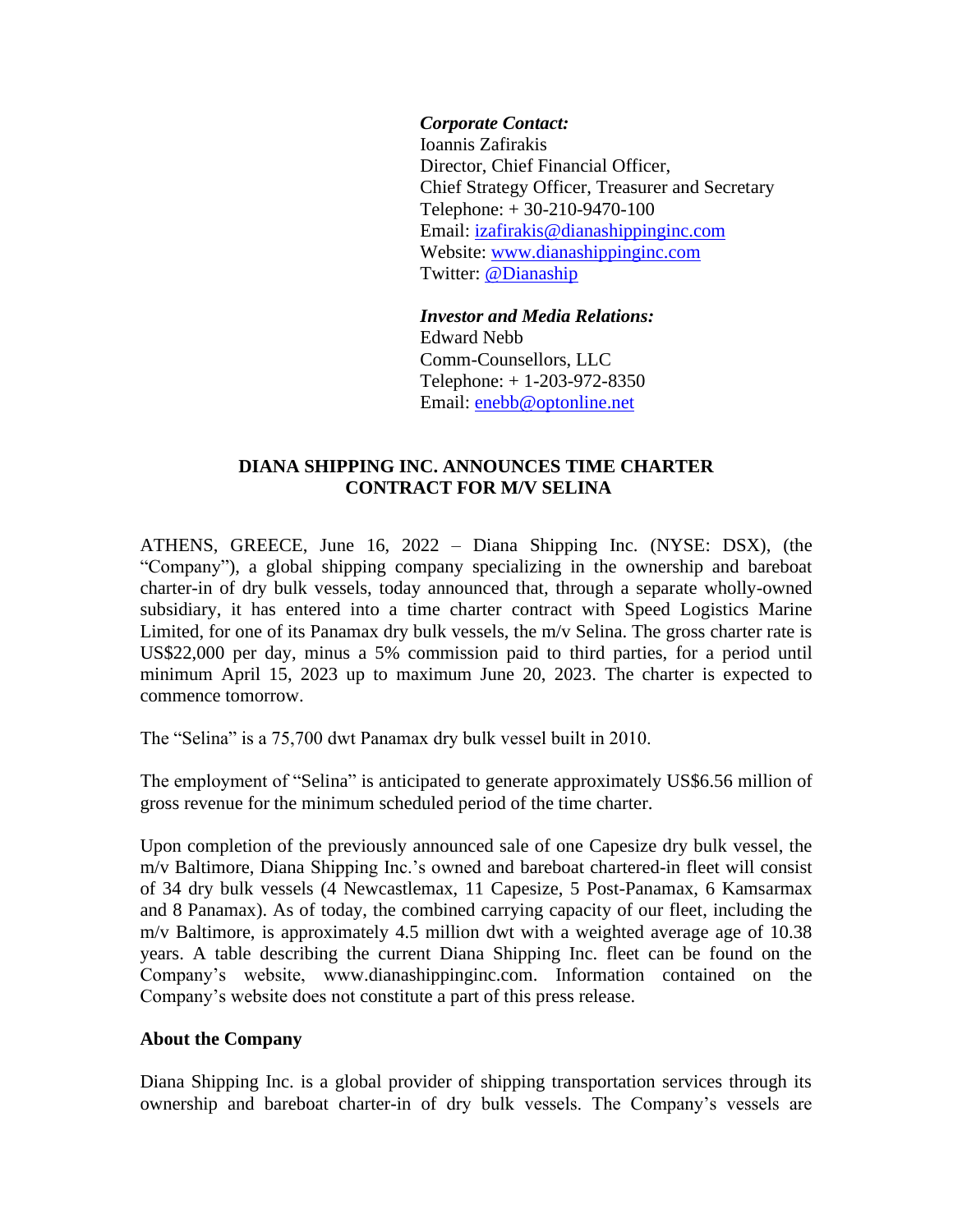employed primarily on short to medium-term time charters and transport a range of dry bulk cargoes, including such commodities as iron ore, coal, grain and other materials along worldwide shipping routes.

## **Cautionary Statement Regarding Forward-Looking Statements**

Matters discussed in this press release may constitute forward-looking statements. The Private Securities Litigation Reform Act of 1995 provides safe harbor protections for forward-looking statements in order to encourage companies to provide prospective information about their business. Forward-looking statements include statements concerning plans, objectives, goals, strategies, future events or performance, and underlying assumptions and other statements, which are other than statements of historical facts.

The Company desires to take advantage of the safe harbor provisions of the Private Securities Litigation Reform Act of 1995 and is including this cautionary statement in connection with this safe harbor legislation. The words "believe," "anticipate," "intends," "estimate," "forecast," "project," "plan," "potential," "may," "should," "expect," "pending" and similar expressions identify forward-looking statements.

The forward-looking statements in this press release are based upon various assumptions, many of which are based, in turn, upon further assumptions, including without limitation, Company management's examination of historical operating trends, data contained in the Company's records and other data available from third parties. Although the Company believes that these assumptions were reasonable when made, because these assumptions are inherently subject to significant uncertainties and contingencies that are difficult or impossible to predict and are beyond the Company's control, the Company cannot assure you that it will achieve or accomplish these expectations, beliefs or projections.

In addition to these important factors, other important factors that, in the Company's view, could cause actual results to differ materially from those discussed in the forwardlooking statements include the severity, magnitude and duration of the COVID-19 pandemic, including impacts of the pandemic and of businesses' and governments' responses to the pandemic on our operations, personnel, and on the demand for seaborne transportation of bulk products; the strength of world economies and currencies, general market conditions, including fluctuations in charter rates and vessel values, changes in demand for dry bulk shipping capacity, changes in the Company's operating expenses, including bunker prices, drydocking and insurance costs, the market for the Company's vessels, availability of financing and refinancing, changes in governmental rules and regulations or actions taken by regulatory authorities, potential liability from pending or future litigation, general domestic and international political conditions, including risks associated with the continuing conflict between Russia and Ukraine and related sanctions, potential disruption of shipping routes due to accidents or political events, vessel breakdowns and instances of off-hires and other factors. Please see the Company's filings with the U.S. Securities and Exchange Commission for a more complete discussion of these and other risks and uncertainties. The Company undertakes no obligation to revise